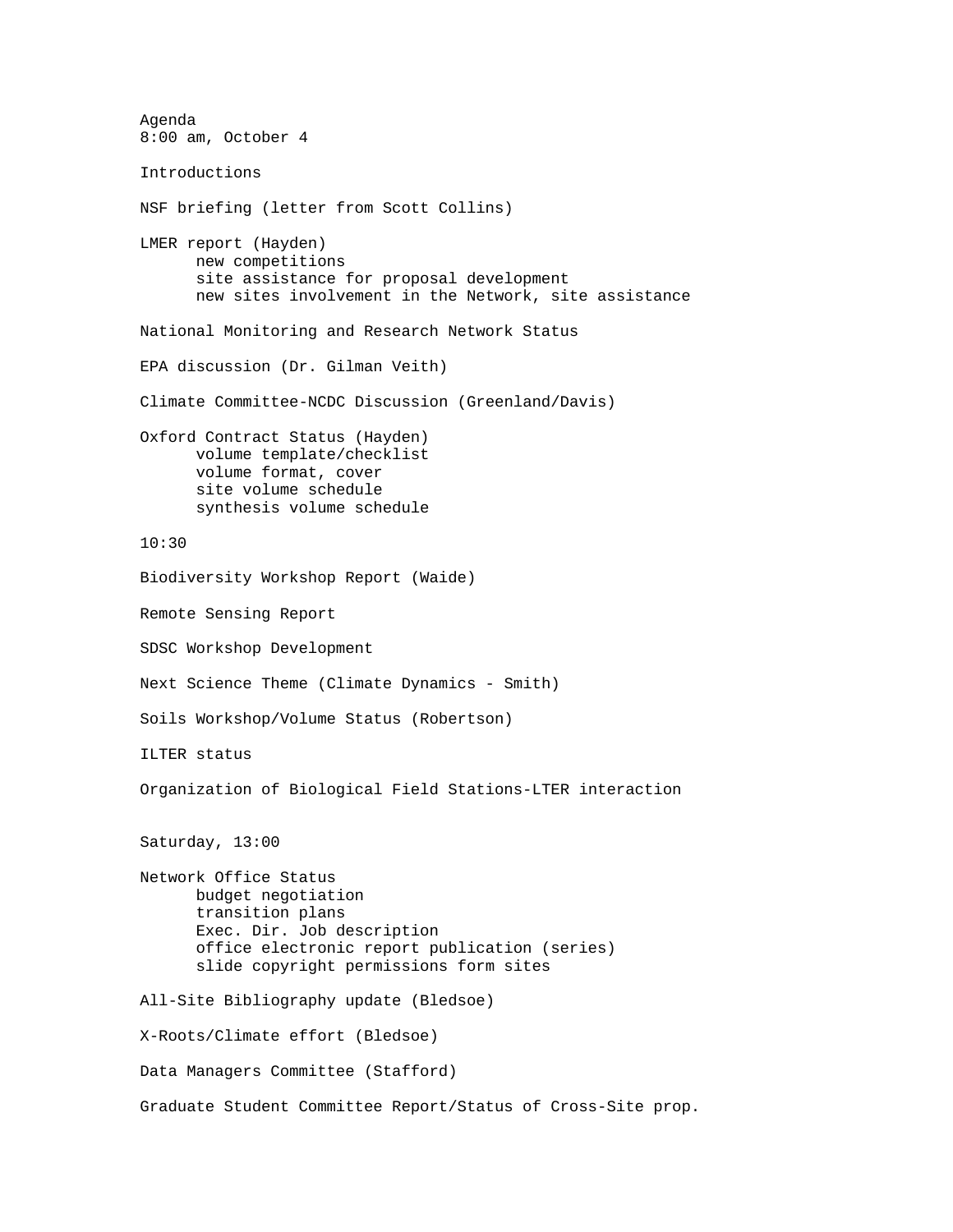(Rossi)

LTER budget recovery efforts

National Network of Monitoring and Research Sites

Workshop, Sept. 25 - 27, 1996

Recommendations to CENR subcommittee:

\* 18-24 months to produce a pilot assessment (report card) as a model for future report cards (first official report card due 2001)

\* Commit to continuing regional pilot efforts to integrate the environmental monitoring and research networks

\* Commit to identify and involve pilots of intensive sites and index sites (name/develop ~ 50; identify ecological gaps)

"Index sites will serve as integrative "nodes" where inventories, surveys, and other monitoring networks overlap to provide high-quality data on major environmental driving variables of the region. Index sites can become leading candidate locations for process research as various environmental issues arise. Conversely, existing research networks with strong, continuing process research programs contain many logical candidates for index sites."

III ILTER Annual Meeting Panama/Costa Rica November 11-15, 1996

Latin American LTER Networks

Participating Latin American Countries:

Bolivia Brazil Costa Rica Ecuador Guatemala Jamaica Mexico Nicaragua Panama Peru Puerto Rico Venezuela

Organization of Biological Field Stations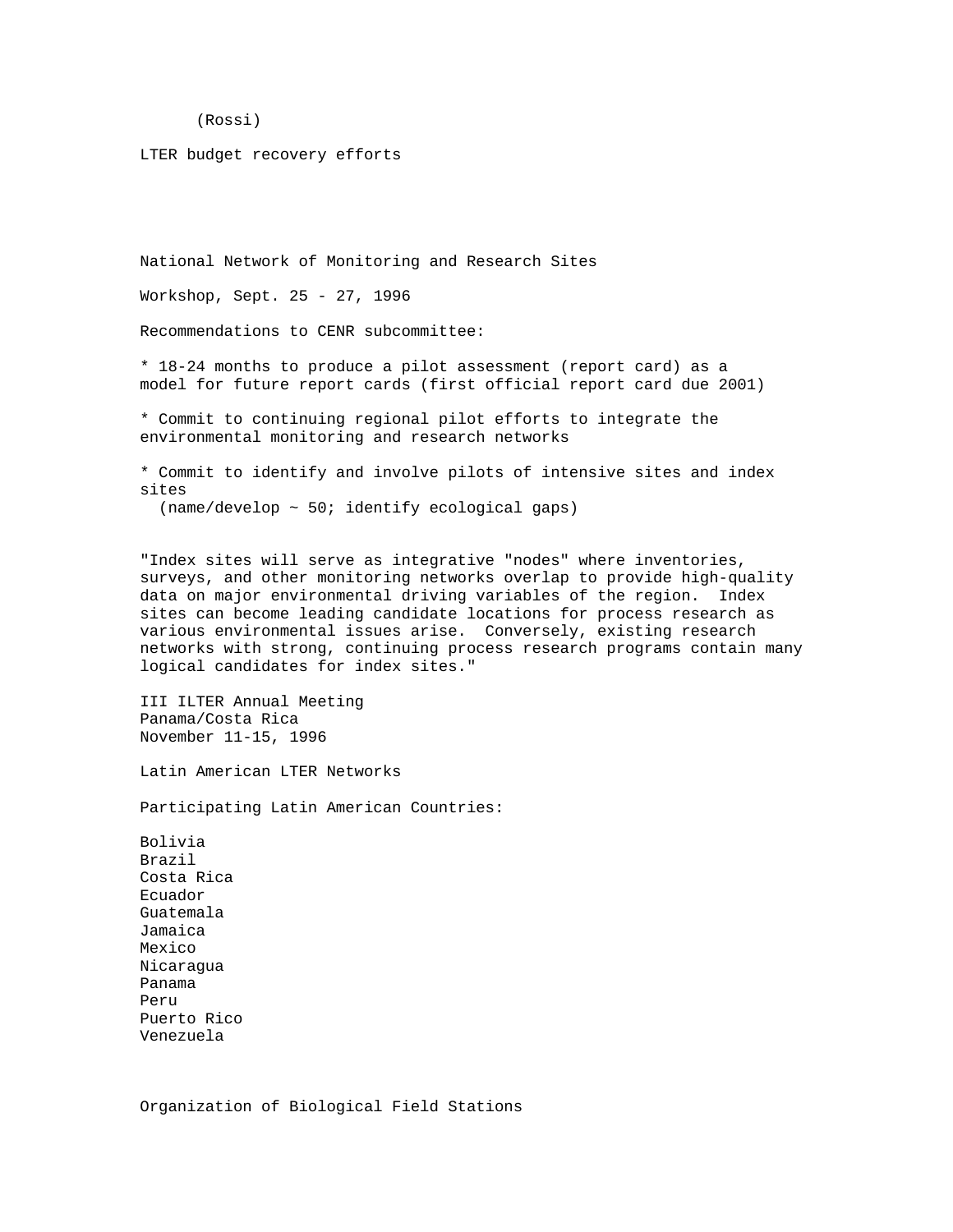Endorsed linking databases among field stations (and with LTER sites) and will work with ESA to develop workshops toward that end.

OBFS will request NCEAS to host workshops to help data managers and directors of field stations in developing home pages and getting data sets online.

OBFS will move email forwarding system to LTERnet after the transition of the Network Office (when we are ready)

Will change their address to OBFSnet.edu San Diego SuperComputer Center Workshop

1997?

Suggestion from John Helly:

Develop Models of Selected Processes at each site that are common across sites and which couple to site-specific processes validated by site-specific measurements. The common processes can then be coupled into progressively larger scale processes to address the regional effects. This will dovetail nicely with the NPACI activites.

This could be coupled with the Remote Sensing work now being done across sites.

Examples might be carbon flux at sites coupled with evapotranspiration coupled with regional weather models. This would make use of the NEXRAD data.

1445 - con't sc - will put info on the web exdir - bullets (implement consensus) - pi of office cooperative agreement with nsf - established scientist with a phd and strong committment to ecological sciences - with a proven record in reserach, publication, grants writing - experience in managing and leading a large (research) program - excellent communication skills & demonstrated ability to interact with a diversity of scientific disciplins - the individual will serve as pi and in this capacity will have: - primary resonsibilitys will be in being pi in leading - managing the NO (NET) office in Alb - developing public outreach & communications on behalf of LTER network & other national & international groups of scientists which focus on ecological research (algorith is \$50K/site) - initiate and promote development of xsite & senthesis activities on behalf of the network - will report directly to the chair of the cc committee - no job security (negotiate this with unm)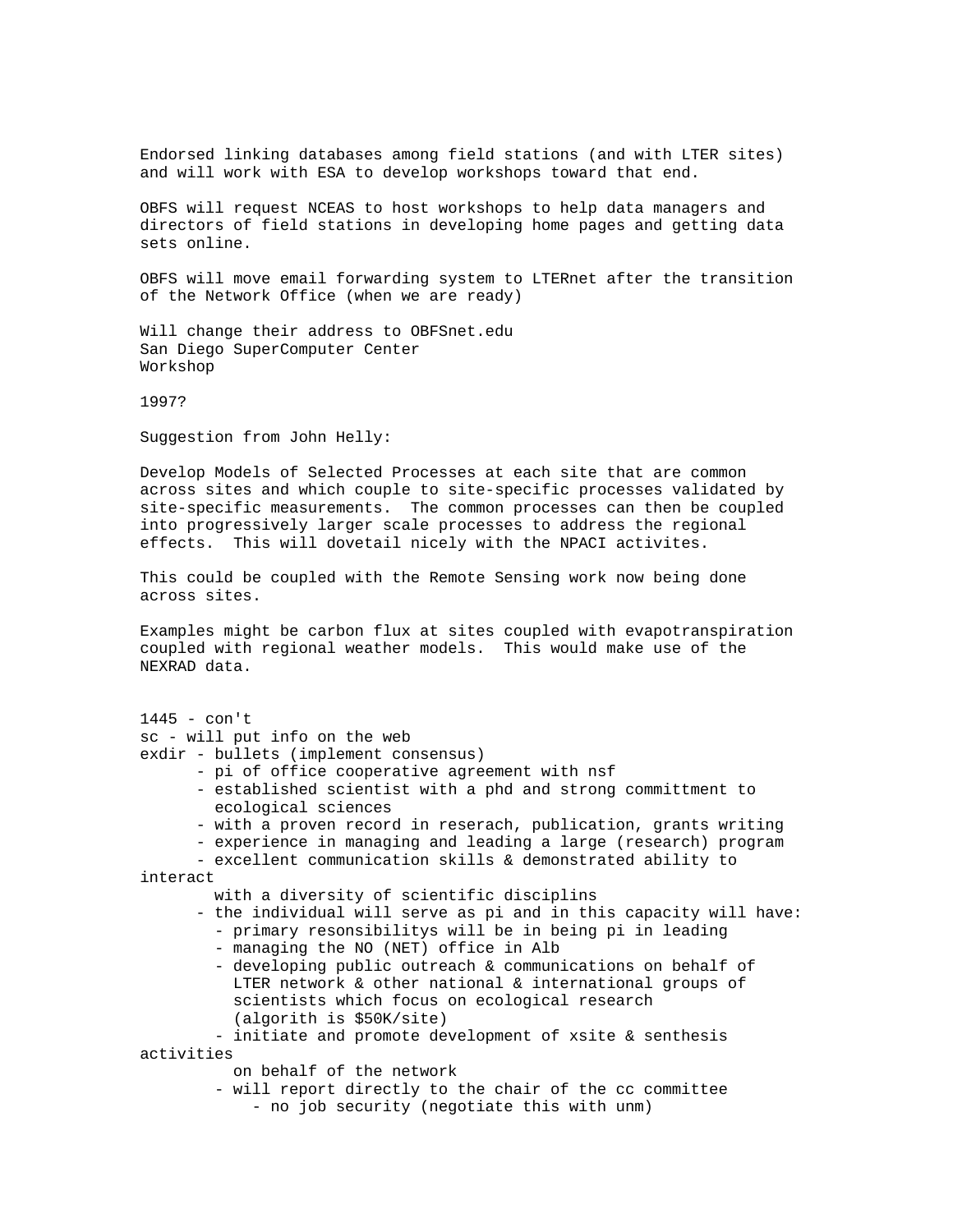```
- salary and rank are negotiable
chair of cc - bullets (build consensus)
      - provide leadership for the lter research network (rn)
      - develope/implement the lt vision for research network 
      - provide primary intellectual/scientific representative to nsf 
for rn 
      - explore and promote opportunities for scientific interaction
         and suppport with other agencies for the rn
      - be a contact/spoksperson for the research network (rn) 
      - chair excom and cc meeting
      - define the membership of subcommittees as requested by 
         the excom and cc (with approval of excom)
      - maintain an active research program 
      - mediator of cc &/or rn
      - admin responsibilities include
            - conveining and chairing ec & cc meetings
            - facilitate annual reviews of performance of the exdir
            - communicate & conviene with national advisory committee 
(nac)
               (reviews of NO and rn)
      -
Organization of Biological Field Stations (OBFS)
      - linking data bases among obfs
      - difficulty moving shared data across sites
            - metadata stds, etc
      - workshops to help keep this going
            - nceas workshops
            - NO help with email etc.
      - tools & communication - NO office
      - $200K funded for develop datamanagement 
             - reinvent dbm all over
            - tropical not that different that other dm
      - model for north amer obfs
            - how to be a network
            - obfs define a committee to do this
            - must fund logistics
*** lter's role for national data network
      - take over this role for "our" site areas
      - on chair's plate - how solve this in future
      - sites go - who maintain's site data
            - ensure the data are maintained & available
            - 
budget issues
      - jm - 1/2 billion involved - small fraction of agency budgets
            - flat budgets
            - real expectation will occurr from new $'s
            - survey $'s may be there
      - recover our budget for a year ago
      - irony to increase # of sites and decrease budget
      - increase budgets - a reasonable request - for all sites
      - some recovery for where cut
      - back from flat to ramp ($20K/year)
      - and $60K lost
      - science is being lost (cut pi salaries to avoid cutting 
science)
            - can't do this again
      - reinforce this in feb97 meeting
```